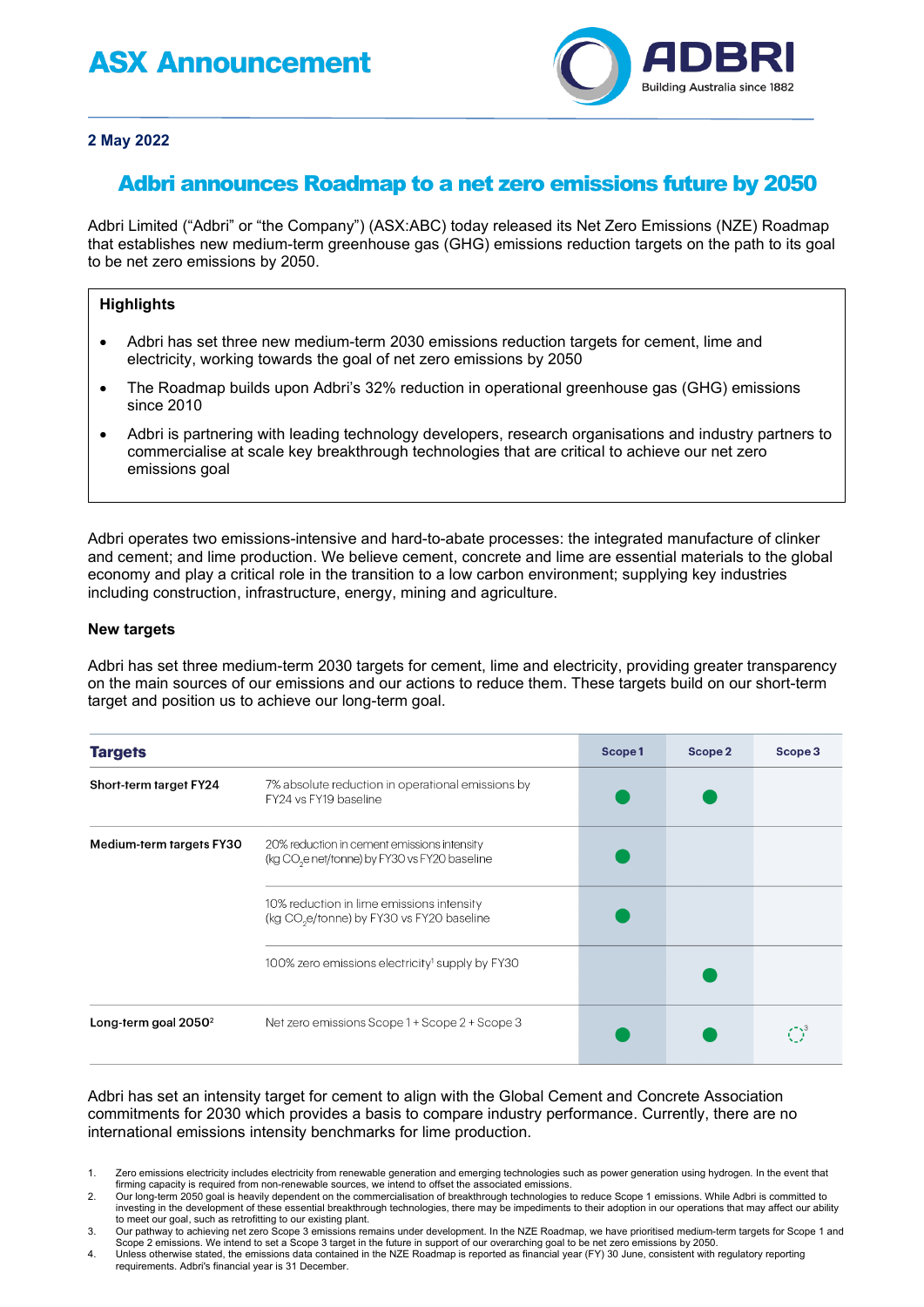Adbri's cement emissions intensity in FY20 was 557kg CO<sub>2</sub>e net/tonne cement. Our medium-term target to reduce cement emissions intensity by 20% by FY30 would deliver 446kg CO<sub>2</sub>e net/tonne cement. This has the potential to deliver a 47% reduction from FY12 to FY30.

Adbri's lime emissions intensity in FY20 was 1,100kg  $CO<sub>2</sub>e/tonne$  lime. Our medium-term target to reduce lime emissions intensity by 10% by FY30 would deliver 990kg CO<sub>2</sub>e/tonne lime. The emissions intensity of our lime manufacturing over the last decade has been relatively flat, highlighting the limited commercial abatement actions available.

PwC has provided limited assurance for our baseline data for cement and lime.

For electricity, we have set an ambitious medium-term target to achieve 100% zero emissions supply by FY30. Zero emissions electricity includes electricity from renewable generation and emerging technologies.

Whilst the medium-term targets include intensity targets for cement and lime, the intention of our long-term 2050 goal is based on an absolute reduction in emissions across our full value chain – Scope 1, Scope 2 and Scope 3 emissions. Our initial focus in the NZE Roadmap is on our operational emissions – Scope 1 and Scope 2. We plan on setting targets for our Scope 3 emissions following further engagement with our suppliers, JV partners and customers.

The NZE Roadmap builds on Adbri's performance to date in emissions reduction. Since FY10, the Company has delivered a 32% reduction in operational GHG emissions and has invested more than \$50 million in projects delivering abatement outcomes over the past decade. Adbri was the first company to utilise refuse derived fuel (RDF) for Australian cement manufacturing to reduce our reliance on traditional fossil fuels.

Commenting on the NZE Roadmap, Adbri Managing Director & CEO Nick Miller said:

*"Adbri is committed to taking action on climate change. This NZE Roadmap builds on our strong decarbonisation progress to date and establishes clear targets and actions we will advance as we strive to achieve net zero emissions by 2050.*

*"Adbri's products have a key role to play as Australia transitions to a low carbon future. We believe that success in implementing our NZE Roadmap can deliver value to shareholders and customers, help us maintain the trust of our stakeholders, retain and attract employees while securing access to capital, resources and markets long into the future. Adbri will be transparent and accountable on our progress and we look forward to sharing our performance against our targets."*

### **Adbri's action plan**

To achieve our net zero emissions goal, the Roadmap prioritises three key actions: reduce emissions, create new products, and collaborate with key partners. Under each of these actions, there are a number of near term initiatives and future opportunities we will pursue including improving energy efficiency, increasing our use of alternative fuel, developing lower carbon products, collaborating with stakeholders and investing in breakthrough technology. The Roadmap sets this out in more detail.

Commenting on the importance of stakeholder collaboration and investment in new technologies, Mr Miller said:

*"We have an important role in advancing climate change action, but we cannot do this alone. It requires the input, support and actions of other stakeholders. Government policy that creates the right framework for change is critical, coupled with real business action as customer preferences and community expectations shift. We are exploring options to expand our range of partnerships and collaborations to accelerate the commercialisation of breakthrough technologies at scale that will be required for us to achieve net zero emissions across our entire value chain."*

A key part of collaboration includes engaging with investors. Commenting on the roadmap Laura Hillis, Director, Corporate Engagement, Investor Group on Climate Change and Australia representative on the Climate Action 100+ Steering Committee said:

*"Investors have been engaging with Adbri via Climate Action 100+ since 2019. The new approach to climate change outlined in Adbri's report is welcome. The new commitments represent a significant step forward in providing investors the clarity and commitments they have been calling for while recognising uncertainties in the pathway to decarbonise cement and lime. Investors will continue to engage with the company to ensure these new commitments are met, to seek further information on the company's post 2030 pathway and to call for additional disclosure in line with TCFD and other best practice guidance and standards."*